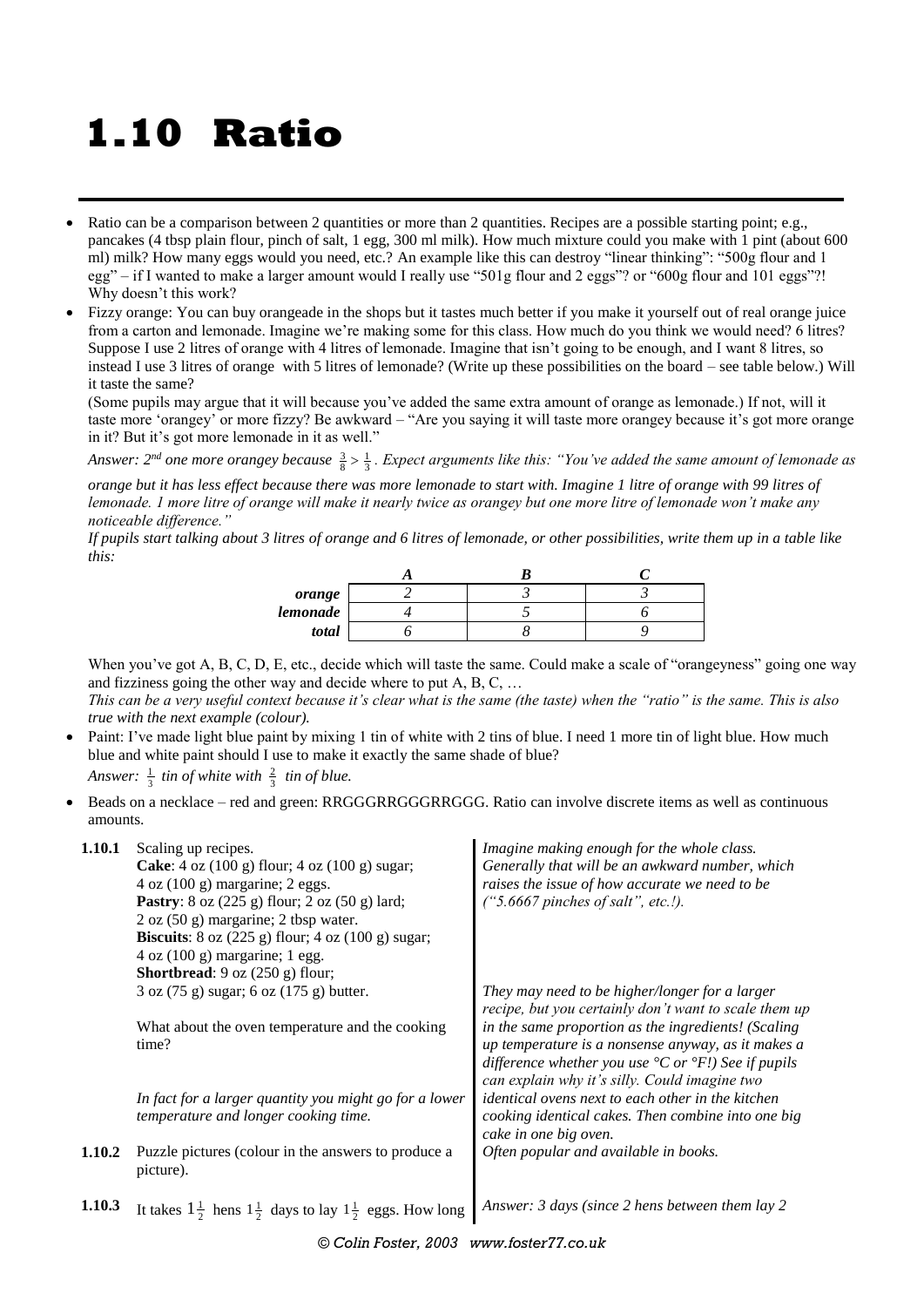## *Many problems can be solved in a similar way, using a table like this.*

- **1.10.4** To eat a bowl of porridge it takes a Scotsman 2 minutes; an Englishman 4 minutes (less expert!); a Welshman 8 minutes; and an Irishman also 8 minutes. If they all share a bowl of porridge (but have a spoon each) how long will it take all of them together? (We have to assume they don't slow each other down!)
- **1.10.5** A goat takes 3 minutes to eat a cabbage. A rabbit takes 4 minutes and a mouse takes 5. If a single cabbage were thrown to all three animals and they ate together, how long would they take between them to eat the whole cabbage? What do you have to assume?
- **1.10.6** Investigate A2, A3, A4, A5, A6 paper. What is special about "A-size" paper? Why does this happen?
- **1.10.7** A script for a TV sit-com has about 6000 words per  $\frac{1}{2}$  hour of running time. What is this in words per second?
- **1.10.8** Old-fashioned school maths questions; e.g., "If 200 men working 8 hours a day take 12 days to dig a trench 160 yards long, 6 yards wide and 4 yards deep, how many days will it take 90 men, working 10 hours a day to dig a trench 450 yards long, 4 yards wide and 3 yards deep?"
- **1.10.9** Value for money for products from the supermarket (either  $\pounds$  per g or g per  $\pounds$ ).
- **1.10.10** *x* people can pack 20 bags in *x* minutes, how long will it take  $x + 2$  people to pack 20 identical bags?

What assumption do you make?

## *eggs every*  $1\frac{1}{2}$  *days*).

*Can use a table to make it clear, always keeping 1 thing the same as you go to the next line.*

| hens           | days          | eggs          |
|----------------|---------------|---------------|
| $\overline{1}$ | $\frac{1}{2}$ | $\frac{1}{2}$ |
|                | $\frac{1}{2}$ |               |
|                | ÷             |               |
|                |               |               |

*Answer: 1 minute Hint questions: "Will it take more or less than 8 minutes?" "More or less than 2 minutes?"*

*One way is to think about porridge-eating-rates.*

 $S = \frac{1}{2}$  *a bowl per minute* 

 $E = \frac{1}{4}$  *of a bowl per minute* 

 $W = I = \frac{1}{8}$  *of a bowl per minute* 

*So in 1 minute they finish off the whole bowl because*   $\frac{1}{2} + \frac{1}{4} + \frac{1}{8} + \frac{1}{8} = 1$ .

*Answer: In 1 minute, they'd eat*  $\frac{1}{3} + \frac{1}{4} + \frac{1}{5} = \frac{47}{60}$  *of the* 

*cabbage, so in*  $\frac{60}{47} = 1\frac{13}{47}$  *minutes, or* 

*1 minute 17 seconds, they'd manage the whole thing.*

*That they don't fight or get in each other's way or try to eat each other!*

*Answer: Long side to short side is*  2 :1 *, so that cutting in half (halving the area) gives a piece of paper the same shape (sides in same ratio). This follows from saying that*  $x:1 = 1: \frac{1}{2}x$  *so that* 

$$
\frac{x}{1} = \frac{1}{\frac{1}{2}x}
$$
 or  $\frac{1}{2}x^2 = 1$ , so that  $x = \pm \sqrt{2}$ , but only the

*positive solution makes sense here.*

*Answer: about 3 (surprisingly, perhaps!) – not many pauses in dialogue during a TV sit-com!*

*Answer*:  $12 \times \frac{8}{10} \times \frac{200}{90} \times \frac{450}{160} \times \frac{4}{6} \times \frac{3}{4} = 30$  days.

*These are not too hard so long as you don't panic and just think about whether each factor will make the job take more time or less time.*

*Could visit a supermarket. (Or bring in empty packets or special offer adverts.) Answer is not x* 2 *minutes because it will take* less *time with more people. Rate of working is*  $\frac{20}{r^2}$ *x bags per minute per person, so with*  $x+2$  *people it will be,*  $\frac{20(x+2)}{x^2}$ *x bags per minute, so the time for 20 bags will be* 

$$
20 \div \frac{20(x+2)}{x^2} = \frac{x^2}{x+2}
$$
 minutes.